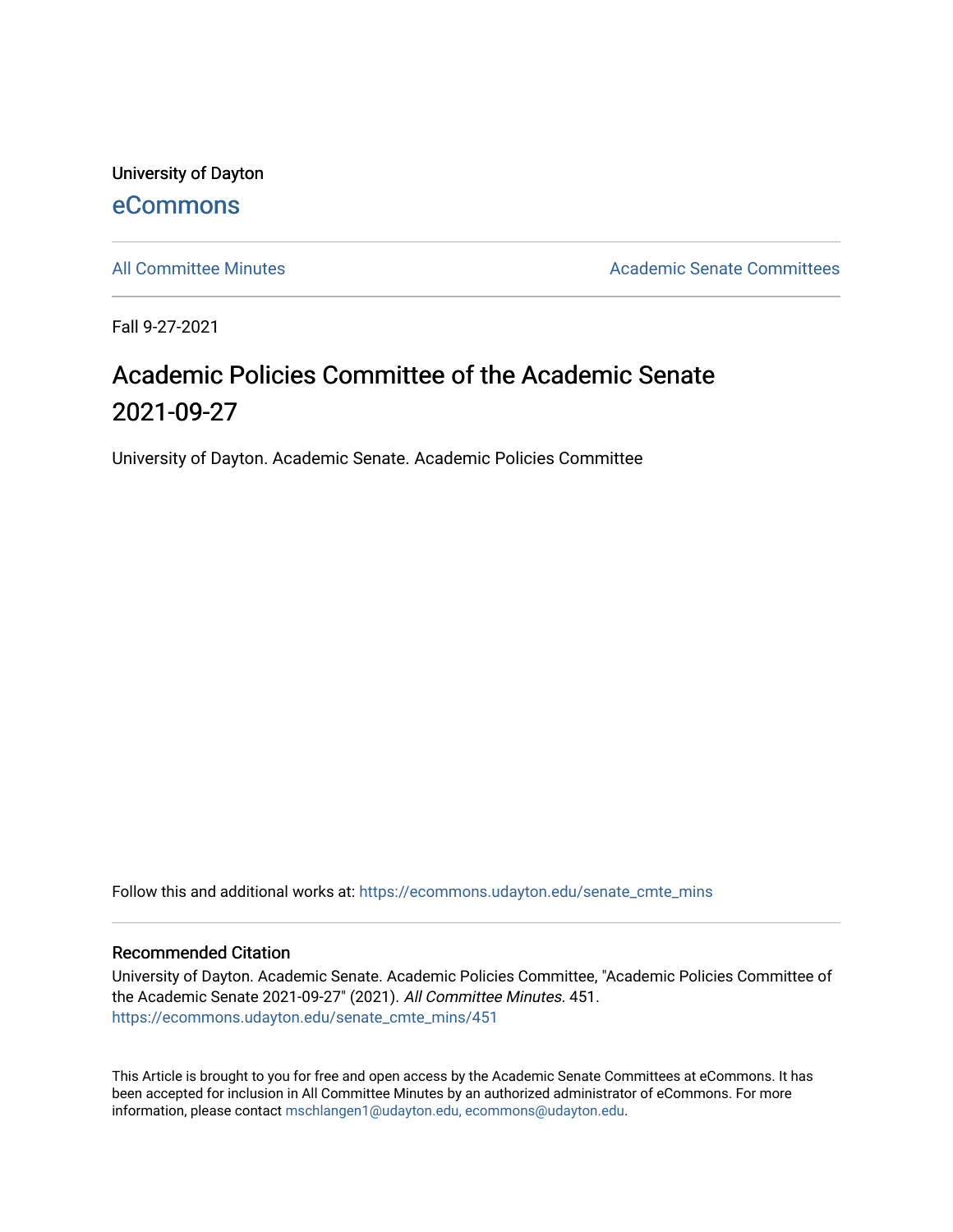**APC MINUTES Approved September 27, 2021**  1:30-2:30 PM Join Zoom Meeting https://udayton.zoom.us/j/83021521161?pwd=dXNSMjFHRnZTZHVhUjlyRkovdkJwdz09

Meeting ID: 830 2152 1161 Password: 046172

**Committee Members: Phil Anloague (ex officio)**; **Philip Appiah-Kubi; Deb Bickford** (ex officio); **Laurel Bird; Jenna Borrelli; Art Busch**; **Alison Carr-Chellma**n; **Trevor Collier**; **Jennifer Dalton**; **Neomi DeAnda (chair)**; **Greg Elvers**; **Harold Merriman**; **Jason Pierce**; **Dan Reyes**; **Sarah Webber** 

Approval of APC minutes from 20 September meeting.

Dan Reyes introduced himself as a part time philosophy professor and the adjunct faculty representative to the Academic Senate

## **Discussion of the CAP 5-Year framework and implementation plan**

- 1. Lay out more specifics on the word "working" in the 5 YR Review Framework.
	- a. Neomi added a google doc so that people could add their thoughts at [https://docs.google.com/document/d/1KTR7UgXUN58MnMqYsvcgUhh-](https://docs.google.com/document/d/1KTR7UgXUN58MnMqYsvcgUhh-MUbhxNgyUZfTiRzhyxQ/edit)[MUbhxNgyUZfTiRzhyxQ/edit](https://docs.google.com/document/d/1KTR7UgXUN58MnMqYsvcgUhh-MUbhxNgyUZfTiRzhyxQ/edit)
	- b. Is it mindful of the purpose, mission and goals as perceived by faculty, advisors and students? Is it improving student learning?
	- c. "Working" with respect to the goals of the document, including the HIR goals
	- d. We should go back to the CAP 2010-04 goals. There are questions already outlined in the evaluation document, but also, question 1 captures broad goals. Do we have operational capacity-- people in the right places and teaching the right courses? This is what "working" would entail. There are also a number of core elements of CAP that could be called out: developmental approach, interdisciplinary, and integrative-- these are elemental components that should be considered-- do we see them manifest in the CAP?
	- e. CAP should be reflecting the best practices in curricular innovation. What do we see from 2010-04 and what should be modified from CAP?
	- f. CAP was to be subject to incremental improvement-- so it will evolve over time-- but it should still have some connection to the original document.
	- g. Are we educating the whole person and meeting institutional goals?
	- h. We should go to students and instructors and get input from them-- are we doing what we said we would? And secondly, look more broadly, are we achieving the educational aims?
	- i. If something is not working, it could be because of the way it is being implemented, or that there is an omission in the structure of CAP to begin with.
	- j. Are more component coordinators needed? Is a longer process needed?
	- k. Would a small group of people be willing to develop more ideas on what is